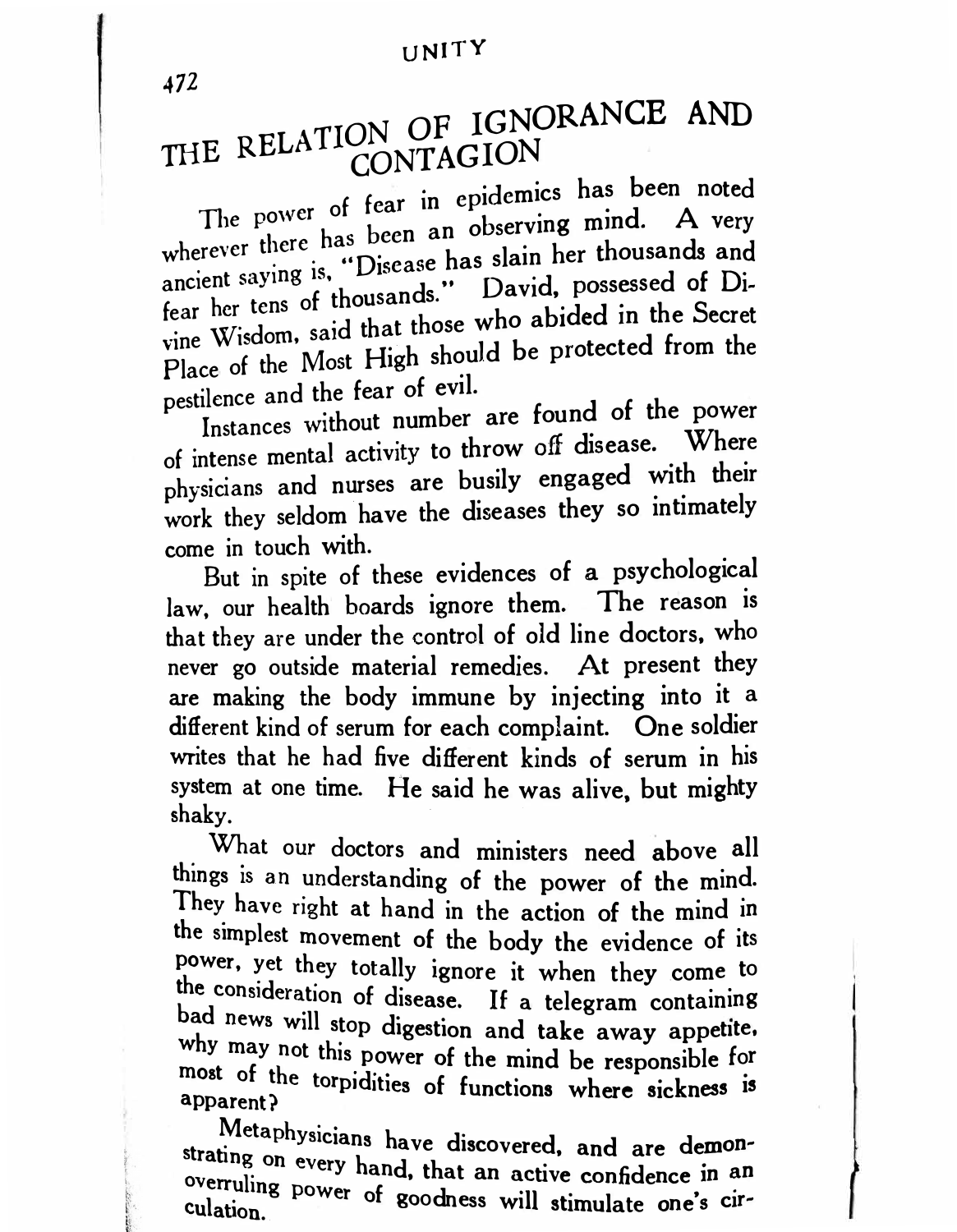## UNITY

Then we should in all ways seek to increase this trust in the Infinite Goodness, and it is to this end that we have our meetings. A ban upon these meetings is a stab at the greatest friend our health boards have.

Followers of Jesus should be especially active in teaching his presence and power in this time of need. The promise, "Lo, I am with you always," should be so impressed upon the people that they would feel the Christ Spirit, and have a confidence and assurance of Divine protection. What the people need are many more meetings where they can bring to consciousness the presence of the Great Creative Mind. Jesus was our guide and example in this respect and his promise in Matt. 18:20, should be put to the test in this time of need as never before. This whole eighteenth chapter may be read with profit-the verse that covers the importance of Christian gatherings is the nineteenth. where it is written, "Again I say unto you, that if two of you shall agree on earth as touching anything that they shall ask, it shall be done for them of my Father which is in heaven. For where two or three are gathered together in my name, there am I in the midst of them."

NO CHANGE IN PRICE The question of advancing the price of Unity pub-<br>tions 1 lications has been under consideration by the manage-

473